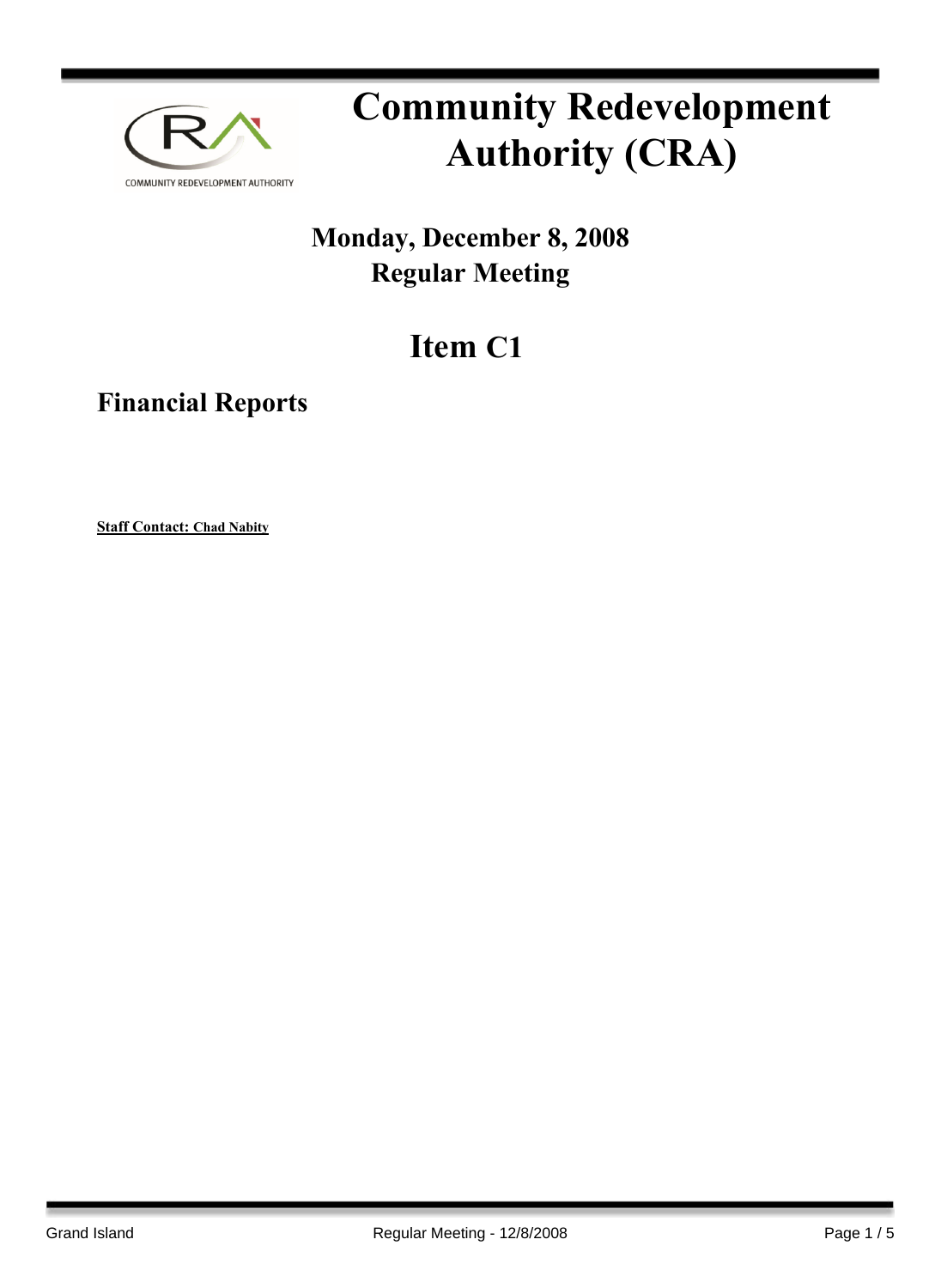|                                   | <b>MONTH ENDED</b>       | 2008 - 2009         | 2009          | <b>REMAINING</b> |
|-----------------------------------|--------------------------|---------------------|---------------|------------------|
|                                   | <b>NOVEMBER 2008</b>     | <b>YEAR TO DATE</b> | <b>BUDGET</b> | <b>BALANCE</b>   |
| <b>CONSOLIDATED</b>               |                          |                     |               |                  |
| <b>Beginning Cash</b>             | 1,387,857                | 1,236,622           | 1,236,622     |                  |
| <b>REVENUE:</b>                   |                          |                     |               |                  |
| Property Taxes                    | 4,145                    | 159,539             | 697,796       | 538,257          |
| Loan Proceeds                     |                          |                     |               |                  |
| Interest Income                   | 149                      | 1,774               | 10,000        | 8,226            |
| <b>Land Sales</b>                 | ÷.                       | $\overline{a}$      | 50,000        | 50,000           |
| Other Revenue                     | 6,720                    | 6,720               |               | (6,720)          |
| <b>TOTAL REVENUE</b>              | 11,015                   | 168,034             | 757,796       | 589,762          |
|                                   |                          |                     |               |                  |
| <b>TOTAL RESOURCES</b>            | 1,398,872                | 1,404,655           | 1,994,418     | 589,762          |
| <b>EXPENSES</b>                   |                          |                     |               |                  |
| Auditing & Accounting             | $\overline{\phantom{a}}$ | 375                 | 8,000         | 7,625            |
| <b>Legal Services</b>             | 1,075                    | 1,645               | 10,000        | 8,355            |
| <b>Consulting Services</b>        | $\overline{\phantom{a}}$ | $\frac{1}{2}$       | 10,000        | 10,000           |
| <b>Contract Services</b>          | 2,970                    | 4,923               | 40,000        | 35,077           |
| Printing & Binding                |                          | $\overline{a}$      | 1,000         | 1,000            |
| Other Professional Services       | $\overline{\phantom{a}}$ | $\blacksquare$      | 6,000         | 6,000            |
| General Liability Insurance       |                          | $\blacksquare$      | 250           | 250              |
| Postage                           | 19                       | 34                  | 250           | 216              |
| Matching Grant                    |                          | $\overline{a}$      |               |                  |
| <b>Legal Notices</b>              | $\overline{a}$           | 13                  | 800           | 787              |
| Licenses & Fees                   | $\blacksquare$           |                     |               |                  |
| Travel & Training                 |                          |                     | 1,500         | 1,500            |
| Other Expenditures                |                          |                     | 500           | 500              |
| Office Supplies                   |                          |                     | 500           | 500              |
| Supplies                          | $\overline{a}$           | $\sim$              | 300           | 300              |
| Land                              | $\overline{a}$           | ÷                   | 100,000       | 100,000          |
| Façade Improvement                |                          | $\blacksquare$      | 200,000       | 200,000          |
| South Locust                      |                          |                     |               |                  |
| Alleyway Improvement              |                          | ÷.                  |               |                  |
| Other Projects                    | $\blacksquare$           | 2,858               | 500,000       | 497,142          |
| <b>Bond Principal</b>             | ۰                        |                     | 128,002       | 128,002          |
| <b>Bond Interest</b>              | $\overline{a}$           |                     | 94,794        | 94,794           |
| <b>Interest Expense</b>           | ÷                        |                     |               |                  |
|                                   |                          |                     |               |                  |
| <b>TOTAL EXPENSES</b>             | 4,064                    | 9,847               | 1,101,896     | 1,092,049        |
|                                   |                          |                     |               |                  |
| <b>INCREASE(DECREASE) IN CASH</b> | 6,951                    | 158,186             | (344, 100)    | (502, 286)       |
| <b>ENDING CASH</b>                | 1,394,808                | 1,394,808           | 892,522       | (502, 286)       |
| <b>LESS COMMITMENTS</b>           | 583,250                  |                     |               |                  |
| <b>AVAILABLE CASH</b>             | 811,558                  | 1,394,808           | 892,522       | (502, 286)       |
| <b>CHECKING</b>                   | 893,578                  |                     |               |                  |
| PETTY CASH                        | 50                       |                     |               |                  |
| <b>INVESTMENTS</b>                | 501,181                  |                     |               |                  |
| <b>Total Cash</b>                 | 1,394,808                |                     |               |                  |
|                                   |                          |                     |               |                  |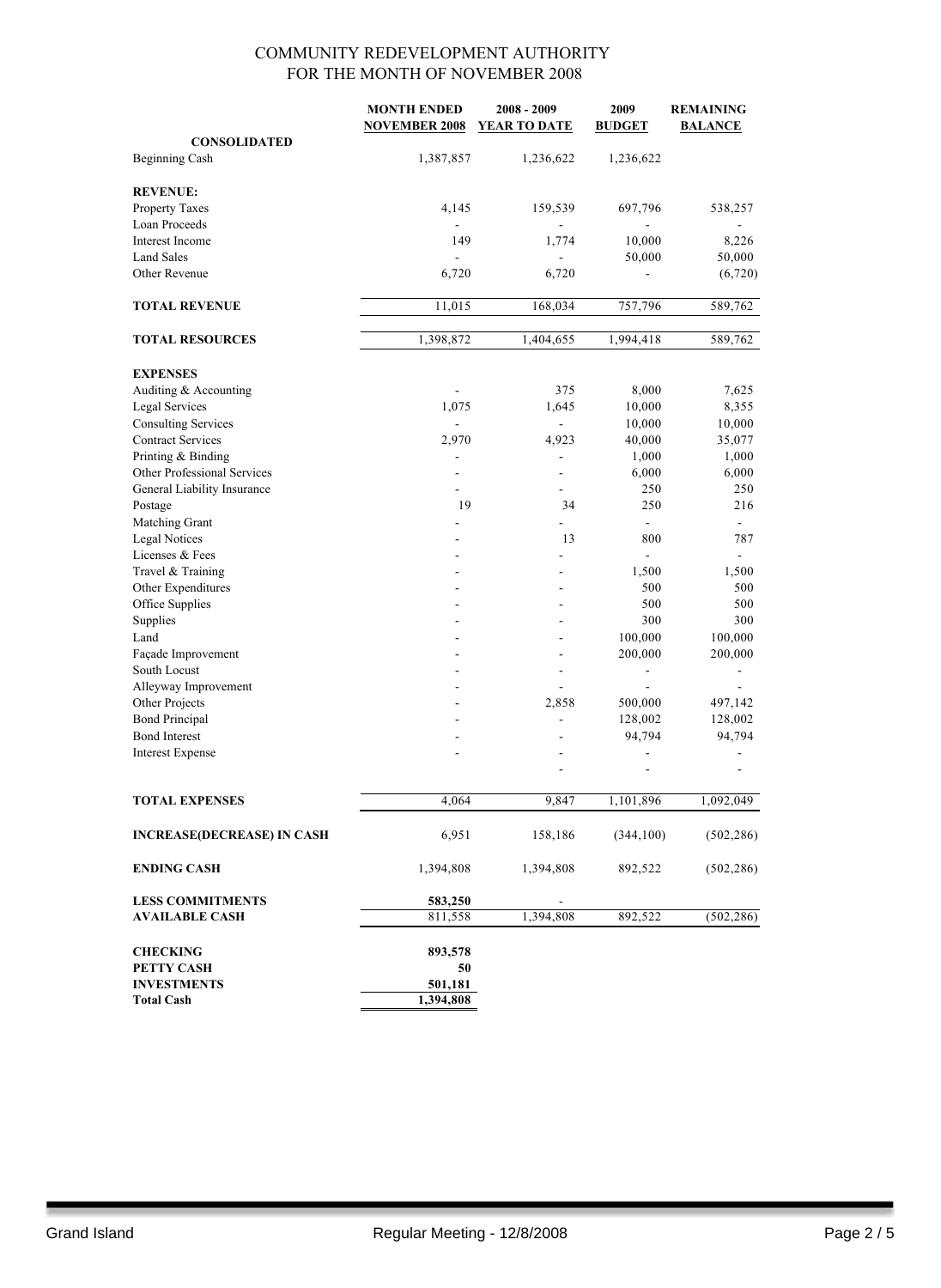|                                   | <b>MONTH ENDED</b><br><b>NOVEMBER 2008</b> | $2008 - 2009$<br>YEAR TO DATE | 2009<br><b>BUDGET</b>    | <b>REMAINING</b><br><b>BALANCE</b> |
|-----------------------------------|--------------------------------------------|-------------------------------|--------------------------|------------------------------------|
| <b>CRA</b>                        |                                            |                               |                          |                                    |
| <b>GENERAL OPERATIONS:</b>        |                                            |                               |                          |                                    |
| Property Taxes                    | 4,145                                      | 89,832                        | 475,000                  | 385,168                            |
| Interest Income                   | $\blacksquare$                             | 1,524                         | 10,000                   | 8,476                              |
| <b>Land Sales</b>                 | $\blacksquare$                             | ÷,                            | 50,000                   | 50,000                             |
| Other Revenue & Motor Vehicle Tax | 6,720                                      | 6,720                         |                          | (6,720)                            |
| <b>TOTAL</b>                      | 10,866                                     | 98,077                        | 535,000                  | 436,923                            |
| <b>GILI TRUST</b>                 |                                            |                               |                          |                                    |
| Property Taxes                    |                                            | 31,431                        | 65,780                   | 34,349                             |
| Interest Income                   |                                            |                               |                          |                                    |
| Other Revenue                     |                                            |                               |                          |                                    |
| <b>TOTAL</b>                      | $\blacksquare$                             | 31,431                        | 65,780                   | 34,349                             |
| <b>CHERRY PARK LTD II</b>         |                                            |                               |                          |                                    |
| Property Taxes                    |                                            | 29,696                        | 59,180                   | 29,484                             |
| Interest Income                   | 64                                         | 97                            |                          | (97)                               |
| Other Revenue                     |                                            | $\overline{a}$                |                          | $\overline{\phantom{a}}$           |
| <b>TOTAL</b>                      | 64                                         | 29,793                        | 59,180                   | 29,387                             |
| <b>GENTLE DENTAL</b>              |                                            |                               |                          |                                    |
| Property Taxes                    |                                            |                               | 4,202                    | 4,202                              |
| Interest Income                   | $\boldsymbol{0}$                           | $\boldsymbol{0}$              |                          | (0)                                |
| Other Revenue                     |                                            |                               |                          |                                    |
| <b>TOTAL</b>                      | $\boldsymbol{0}$                           | $\boldsymbol{0}$              | 4,202                    | 4,202                              |
| <b>PROCON TIF</b>                 |                                            |                               |                          |                                    |
| Property Taxes                    |                                            | 8,579                         | 19,162                   | 10,583                             |
| Interest Income                   | 19                                         | 19                            |                          | (19)                               |
| Other Revenue                     |                                            | L,                            |                          |                                    |
| <b>TOTAL</b>                      | 19                                         | 8,598                         | 19,162                   | 10,564                             |
| <b>WALNUT HOUSING PROJECT</b>     |                                            |                               |                          |                                    |
| Property Taxes                    |                                            |                               | 74,472                   | 74,472                             |
| Interest Income                   | 66                                         | 134                           |                          | (134)                              |
| Other Revenue                     |                                            |                               |                          |                                    |
| <b>TOTAL</b>                      | 66                                         | 134                           | 74,472                   | 74,338                             |
| <b>BRUNS PET GROOMING</b>         |                                            |                               |                          |                                    |
| Property Taxes                    |                                            |                               |                          |                                    |
| Interest Income                   |                                            |                               |                          |                                    |
| Other Revenue                     |                                            |                               |                          |                                    |
| <b>TOTAL</b>                      | $\overline{\phantom{a}}$                   | $\overline{\phantom{a}}$      | $\overline{\phantom{a}}$ |                                    |
| <b>GIRARD VET CLINIC</b>          |                                            |                               |                          |                                    |
| Property Taxes                    |                                            |                               |                          |                                    |
| Interest Income                   |                                            |                               |                          |                                    |
| Other Revenue                     |                                            |                               |                          |                                    |
| <b>TOTAL</b>                      |                                            |                               |                          |                                    |
|                                   |                                            |                               |                          |                                    |
| <b>TOTAL REVENUE</b>              | 11,015                                     | 168,034                       | 757,796                  | 589,762                            |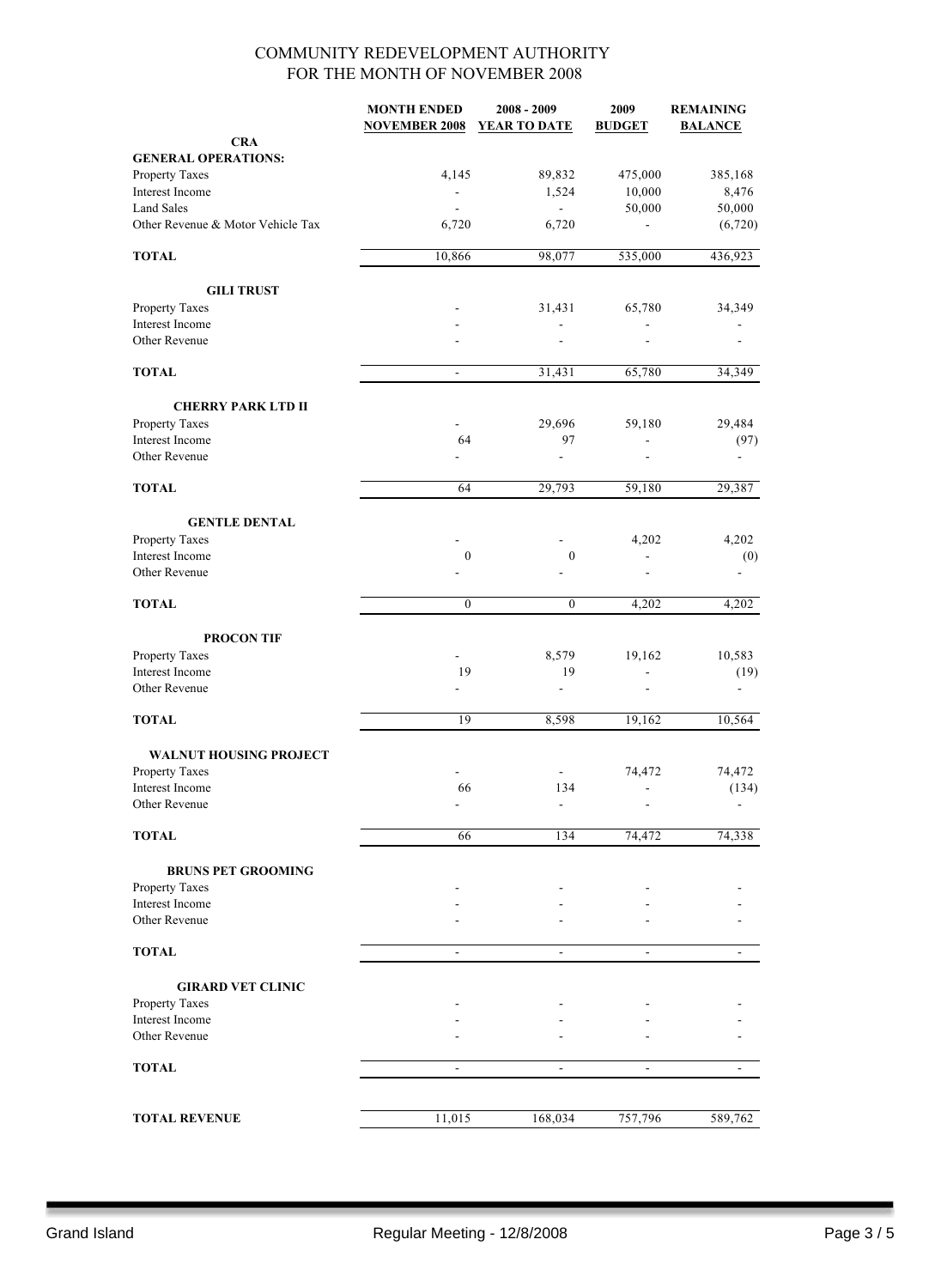|                                   | <b>MONTH ENDED</b>       | $2008 - 2009$            | 2009           | <b>REMAINING</b>         |
|-----------------------------------|--------------------------|--------------------------|----------------|--------------------------|
|                                   | <b>NOVEMBER 2008</b>     | YEAR TO DATE             | <b>BUDGET</b>  | <b>BALANCE</b>           |
| <b>EXPENSES</b>                   |                          |                          |                |                          |
| <b>CRA</b>                        |                          |                          |                |                          |
| <b>GENERAL OPERATIONS:</b>        |                          |                          |                |                          |
| Auditing & Accounting             |                          | 375                      | 8,000          | 7,625                    |
|                                   |                          |                          |                |                          |
| <b>Legal Services</b>             | 1,075                    | 1,645                    | 10,000         | 8,355                    |
| <b>Consulting Services</b>        |                          | ÷,                       | 10,000         | 10,000                   |
| <b>Contract Services</b>          | 2,970                    | 4,923                    | 40,000         | 35,077                   |
| Printing & Binding                |                          | -                        | 1,000          | 1,000                    |
| Other Professional Services       |                          | $\overline{a}$           | 6,000          | 6,000                    |
| General Liability Insurance       | ä,                       | $\overline{\phantom{a}}$ | 250            | 250                      |
| Postage                           | 19                       | 34                       | 200            | 166                      |
| Matching Grant                    |                          |                          | $\blacksquare$ | $\blacksquare$           |
| <b>Legal Notices</b>              |                          | 13                       | 800            | 787                      |
| Licenses & Fees                   | ٠                        | $\overline{a}$           | ÷,             | $\blacksquare$           |
| Travel & Training                 |                          |                          | 1,000          | 1,000                    |
|                                   |                          |                          |                |                          |
| Other Expenditures                |                          |                          | 500            | 500                      |
| Office Supplies                   |                          |                          | 500            | 500                      |
| Supplies                          |                          |                          | 300            | 300                      |
| Land                              |                          | $\overline{\phantom{a}}$ | 100,000        | 100,000                  |
|                                   |                          |                          |                |                          |
| <b>PROJECTS</b>                   |                          |                          |                |                          |
| Façade Improvement                |                          |                          | 758,750        | 758,750                  |
| South Locust                      |                          | $\overline{a}$           |                |                          |
| Alleyway Improvement              |                          |                          |                |                          |
| Other Projects                    |                          | 2,858                    | 500,000        | 497,142                  |
|                                   |                          |                          |                |                          |
| <b>TOTAL CRA EXPENSES</b>         |                          | 9,847                    |                |                          |
|                                   | 4,064                    |                          | 1,437,300      | 1,427,453                |
|                                   |                          |                          |                |                          |
| <b>GILI TRUST</b>                 |                          |                          |                |                          |
| <b>Bond Principal</b>             |                          |                          | 51,001         | 51,001                   |
| <b>Bond Interest</b>              |                          |                          | 14,779         | 14,779                   |
| Other Expenditures                |                          |                          |                | $\overline{\phantom{a}}$ |
|                                   |                          |                          |                |                          |
| <b>TOTAL GILI EXPENSES</b>        | $\blacksquare$           | $\overline{\phantom{a}}$ | 65,780         | 65,780                   |
|                                   |                          |                          |                |                          |
|                                   |                          |                          |                |                          |
| <b>CHERRY PARK LTD II</b>         |                          |                          |                |                          |
| <b>Bond Principal</b>             |                          |                          | 39,729         | 39,729                   |
| <b>Bond Interest</b>              |                          |                          | 19,451         | 19,451                   |
|                                   |                          |                          |                |                          |
| <b>TOTAL CHERRY PARK EXPENSES</b> |                          |                          | 59,180         | 59,180                   |
|                                   |                          |                          |                |                          |
| <b>GENTLE DENTAL</b>              |                          |                          |                |                          |
| <b>Bond Principal</b>             |                          |                          | 2,276          | 2,276                    |
| <b>Bond Interest</b>              |                          |                          | 1,926          | 1,926                    |
|                                   |                          |                          |                |                          |
| <b>TOTAL GENTLE DENTAL</b>        | $\blacksquare$           | $\blacksquare$           | 4,202          | 4,202                    |
|                                   |                          |                          |                |                          |
|                                   |                          |                          |                |                          |
| <b>PROCON TIF</b>                 |                          |                          |                |                          |
| <b>Bond Principal</b>             |                          |                          | 9,467          | 9,467                    |
| <b>Bond Interest</b>              |                          |                          | 9,695          | 9,695                    |
|                                   |                          |                          |                |                          |
| <b>TOTAL PROCON TIF</b>           |                          | $\overline{\phantom{a}}$ | 19,162         | 19,162                   |
|                                   |                          |                          |                |                          |
| <b>WALNUT HOUSING PROJECT</b>     |                          |                          |                |                          |
|                                   |                          |                          |                |                          |
| <b>Bond Principal</b>             |                          |                          | 39,151         | 39,151                   |
| <b>Bond Interest</b>              |                          |                          | 35,321         | 35,321                   |
|                                   |                          | ٠                        |                |                          |
| <b>TOTAL WALNUT HOUSING</b>       | $\overline{\phantom{a}}$ | $\overline{\phantom{a}}$ | 74,472         | 74,472                   |